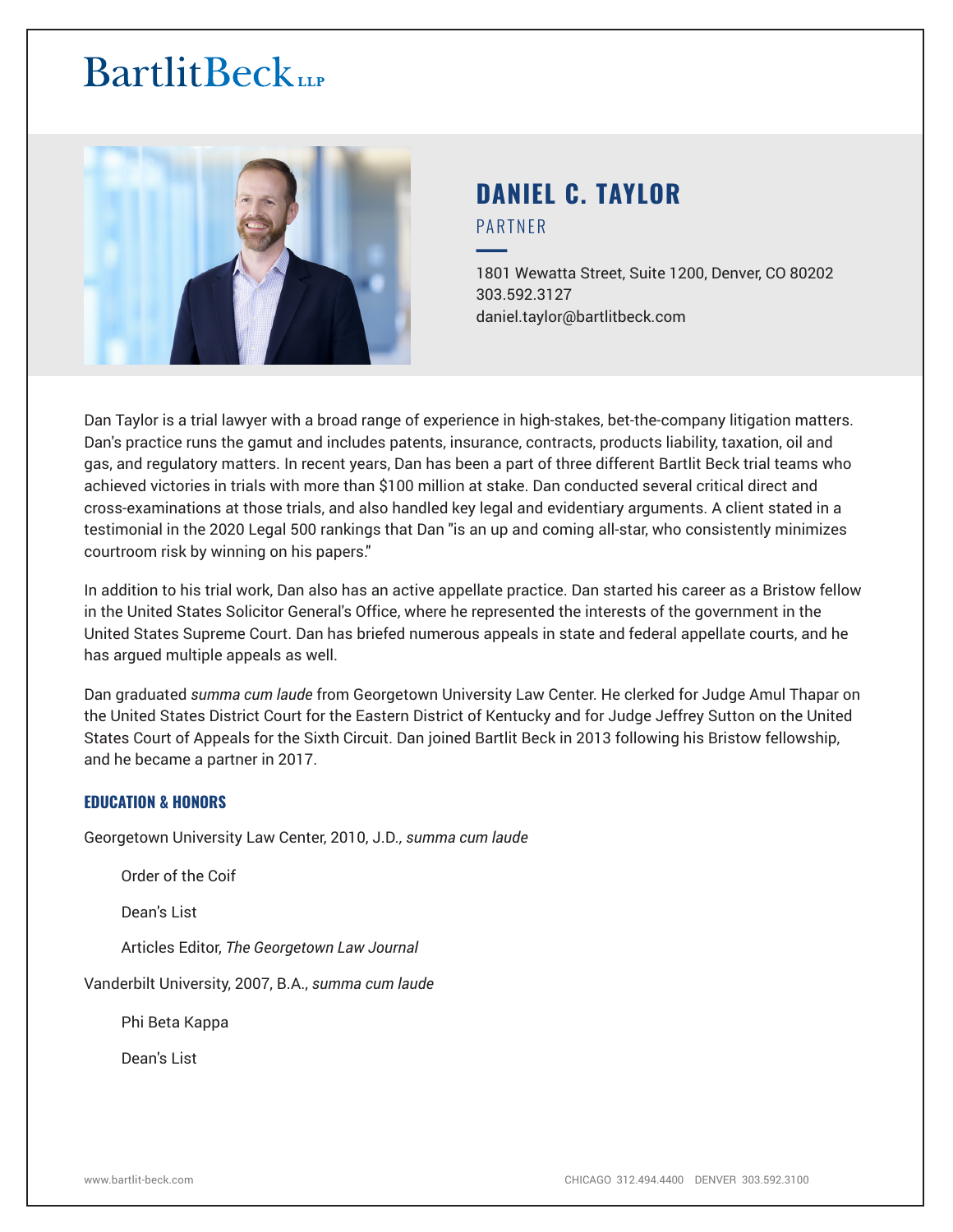DANIEL C. TAYLOR

### **CLERKSHIPS**

Honorable Jeffrey S. Sutton, United States Court of Appeals for the Sixth Circuit, 2011-2012

Honorable Amul R. Thapar, United States District Court for the Eastern District of Kentucky, 2010-2011

### **GOVERNMENT SERVICE**

Bristow Fellow, United States Department of Justice, Office of the Solicitor General, 2012-2013

#### **ADMISSIONS**

Virginia

Colorado

# **CASES TRIED OR OTHERWISE TAKEN TO JUDGMENT**

### *State of Florida v. Walgreens* (Fla. Sixth Judicial Circuit, Pasco County 2022)

Trial counsel for Walgreens in headline-grabbing trial in which the State of Florida sought damages for the opioid epidemic. The case settled favorably after three weeks of trial.

### *Grynberg v. Grynberg* (Arapahoe County, Colo. 2019)

Trial counsel for defendants in bench trial involving equitable claims for unjust enrichment and quantum meruit brought by the founder of a group of privately held oil and gas companies, including claims for compensation for services and assets previously provided to the companies. Plaintiff sought \$400 million in compensation at trial. Won a complete defense verdict, which the Colorado Court of Appeals affirmed in its entirety.

#### *Gadeco, LLC v. Grynberg* (Arapahoe County, Colo. 2019)

Trial counsel for defendants in jury trial involving claims for breach of contract and breach of fiduciary duty brought by the founder of a group of privately held oil and gas companies against the shareholders and board members following his removal as President and Chairman. Plaintiff sought injunctive relief and \$800 million in damages at trial. Won a complete defense verdict, which the Colorado Court of Appeals affirmed in its entirety.

#### *Meso Scale Diagnostics, LLC v. Roche Diagnostics Corporation* (D. Del. 2019)

Trial counsel in a patent infringement case for Meso Scale Diagnostics, LLC. After a six-day trial and fewer than two hours of deliberation, the jury returned a verdict finding that the defendant Roche Diagnostics had willfully infringed all of the asserted patents and awarding Meso Scale damages of \$137,250,000.

#### *A Pty Ltd. v. Amazon.com, Inc.* (W.D. Tex. 2016)

Counsel for Amazon in patent infringement case. Obtained dismissal on ground that asserted patent failed to claim patentable subject matter under Section 101 of the Patent Act.

#### *Drake v. Allergan, Inc.* (D. Vt. 2014)

Trial counsel for Allergan in case involving claim that BOTOX® caused pediatric patient treated for muscle spasticity to experience seizures. Following a two-week trial, jury returned verdict for plaintiffs. Case settled on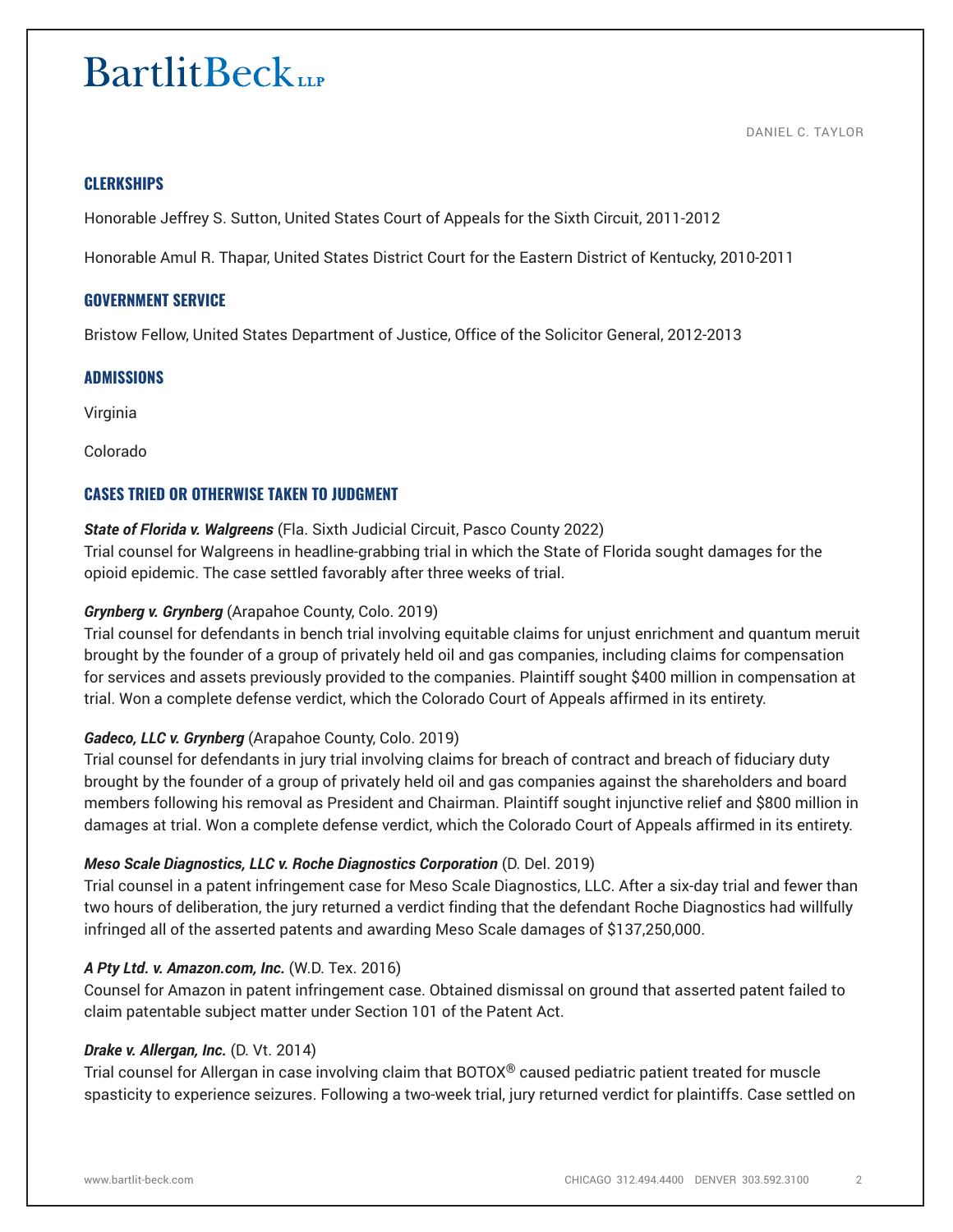appeal.

## *Core-Mark v. Sonitrol* (Adams County, Colo. 2014 and Colo. Ct. App. 2016)

Trial counsel for Sonitrol, former subsidiary of Tyco International, in one-week damages-only trial where plaintiffs sought over \$50 million in damages and interest because Sonitrol willfully and wantonly breached its burglar-alarm monitoring contract by failing to detect three burglars in plaintiffs' warehouse who looted the warehouse and eventually lit fires that ultimately destroyed the building. The jury awarded plaintiffs the damages number sponsored by Sonitrol, which was roughly 10% of what plaintiffs were seeking and included no fire-related damages. Secured affirmance of judgment from the Colorado Court of Appeals.

### **OTHER REPRESENTATIVE CASES**

### *Tricarichi v. PricewaterhouseCoopers LLP* (Clark County, Nevada)

Trial counsel for PwC in case involving a claim for negligent tax advice. Successfully obtained a writ of mandamus from the Nevada Supreme Court after the trial court initially refused to enforce a jury-trial waiver contained in the engagement agreement. Case is currently scheduled for a bench trial in October 2022.

#### *Elm 3DS Innovations v. Samsung* (D. Del.)

Counsel for Elm 3DS in patent infringement case related to stacked integrated semiconductor circuits. After settling with two other defendants (Micron and SK Hynix), Elm is currently pursuing claims against Samsung.

#### *Align v. 3Shape* (D. Del. 2020-2022)

Counsel for Align Technology, Inc. in patent litigation against 3Shape A/S related to intra-oral scanning technology. The parties entered into a global settlement in early 2022.

#### *Reed v. Scientific Games Corp.* (W.D. Wash. 2020-2022)

Counsel for Scientific Games in putative class action challenging online social casino games as illegal gambling under Washington law. Parties have reached a settlement agreement that is awaiting court approval.

#### *IGT v. Aristocrat Technologies* (D. Nev.)

Counsel for IGT in patent infringement action between major slot machine manufacturers. Case involves more than 30 patents and more than 100 accused games. Case settled favorably for IGT.

#### *Confidential AAA Arbitration* (New York, NY 2018)

Counsel for defendant in confidential AAA arbitration involving claims arising from more than 15,000 mortgage insurance claim decisions.

#### *Confidential AAA Arbitration* (San Francisco, CA 2015)

Lead counsel for defendant in confidential AAA arbitration involving multi-million dollar claims resulting from mortgage insurance rescissions. Case settled favorably on the eve of the arbitration hearing.

#### *Ideal Royalty Class Action* (D.N.M. 2014-2015)

Trial counsel for Burlington Resources Oil & Gas Co., a subsidiary of ConocoPhillips, in a certified class action alleging underpayment of royalties on natural gas in New Mexico's San Juan Basin. Case settled favorably shortly before trial after Bartlit Beck became involved.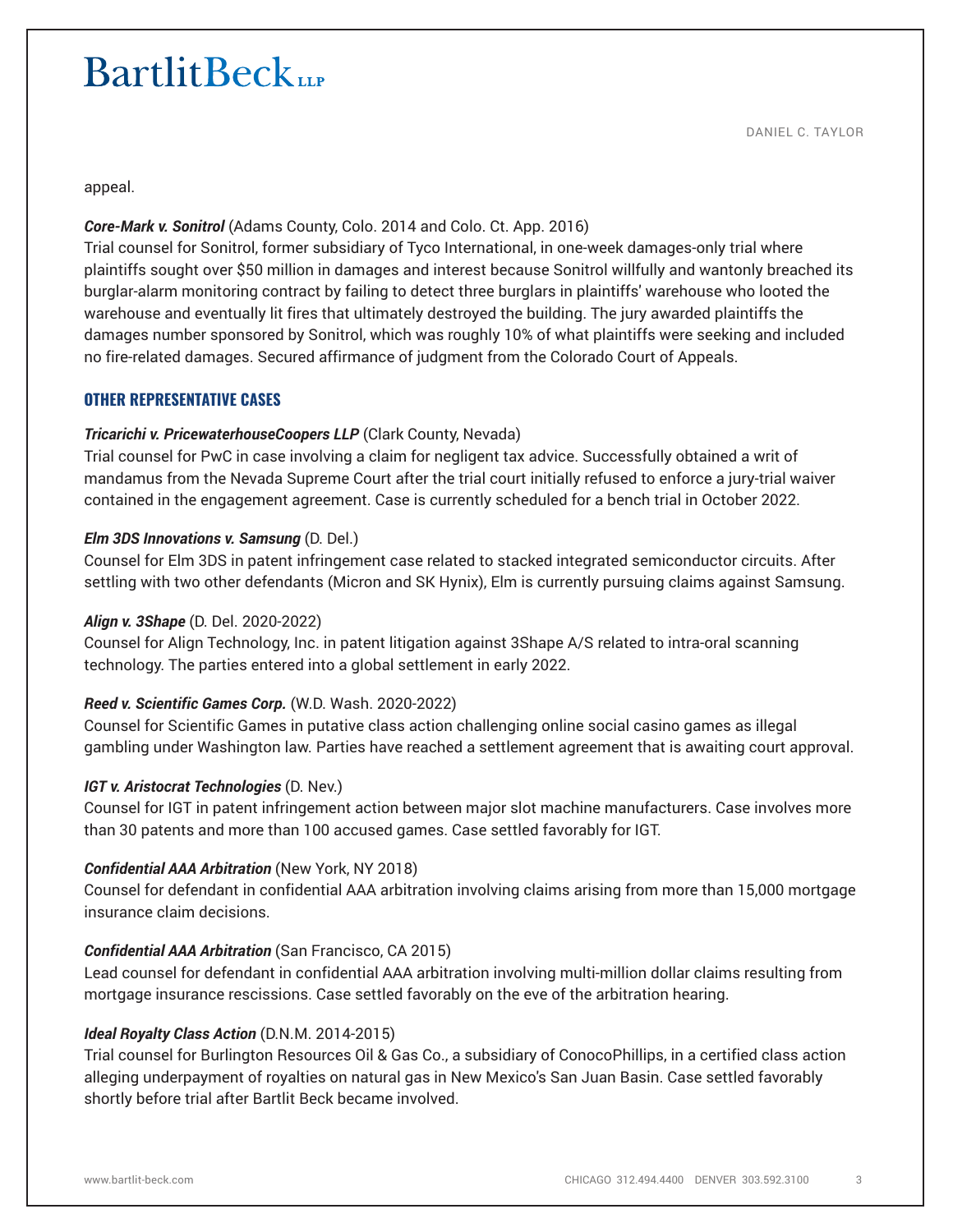#### *Botox Litigation* (Nationwide 2013-2015)

Counsel for Allergan in numerous cases involving allegations that  $BOTOX^@$  causes various injuries. Obtained favorable settlements in all cases.

#### *Red Pine Point v. Amazon.com, Inc.* (N.D. Cal. 2014)

Counsel for Amazon in patent infringement action concerning video streaming on Amazon devices. Plaintiff voluntarily dismissed its claims against Amazon.

#### *Confidential AAA Arbitration* (New York, NY 2014)

Trial counsel for plaintiff in confidential patent infringement arbitration involving printing plates.

#### **PREVIOUS REPRESENTATIONS**

*United States v. Gomez* (U.S. Court of Appeals for the 1st Cir. 2013)

While an attorney in the United States Solicitor General's Office, briefed and argued on behalf of the United States appeal of federal criminal conviction for conspiracy to distribute cocaine. Court of Appeals affirmed defendant's conviction and sentence.

#### **ACKNOWLEDGEMENTS, PRESENTATIONS, AND PUBLICATIONS**

Daniel C. Taylor, Note*, Libel Tourism: Protecting Authors and Preserving Comity*, geo. l.j. (2010)

Daniel C. Taylor, Note*, Taking* Touhy *Too Far: Why it is Improper for Federal Agencies to Unilaterally Convert Subpoenas into FOIA Requests*, 99 geo. l.j. 1227 (2011)

#### **BIG WINS**

Bartlit Beck Wins \$137 Million Verdict

Bartlit Beck Wins Two Large Trials In Denver 06.15.2019

Bartlit Beck Helps UTC Successfully Resolve Long-running False Claims Act Litigation Against DOJ

Grimsley, Hughes, Hacker and Taylor Win Major Trial Victory for Tyco

#### **NEWS**

Bartlit Beck Wins \$137 Million Verdict 11.26.2019

Bartlit Beck helps UTC successfully resolve long-running False Claims Act litigation against DOJ 08.29.2016